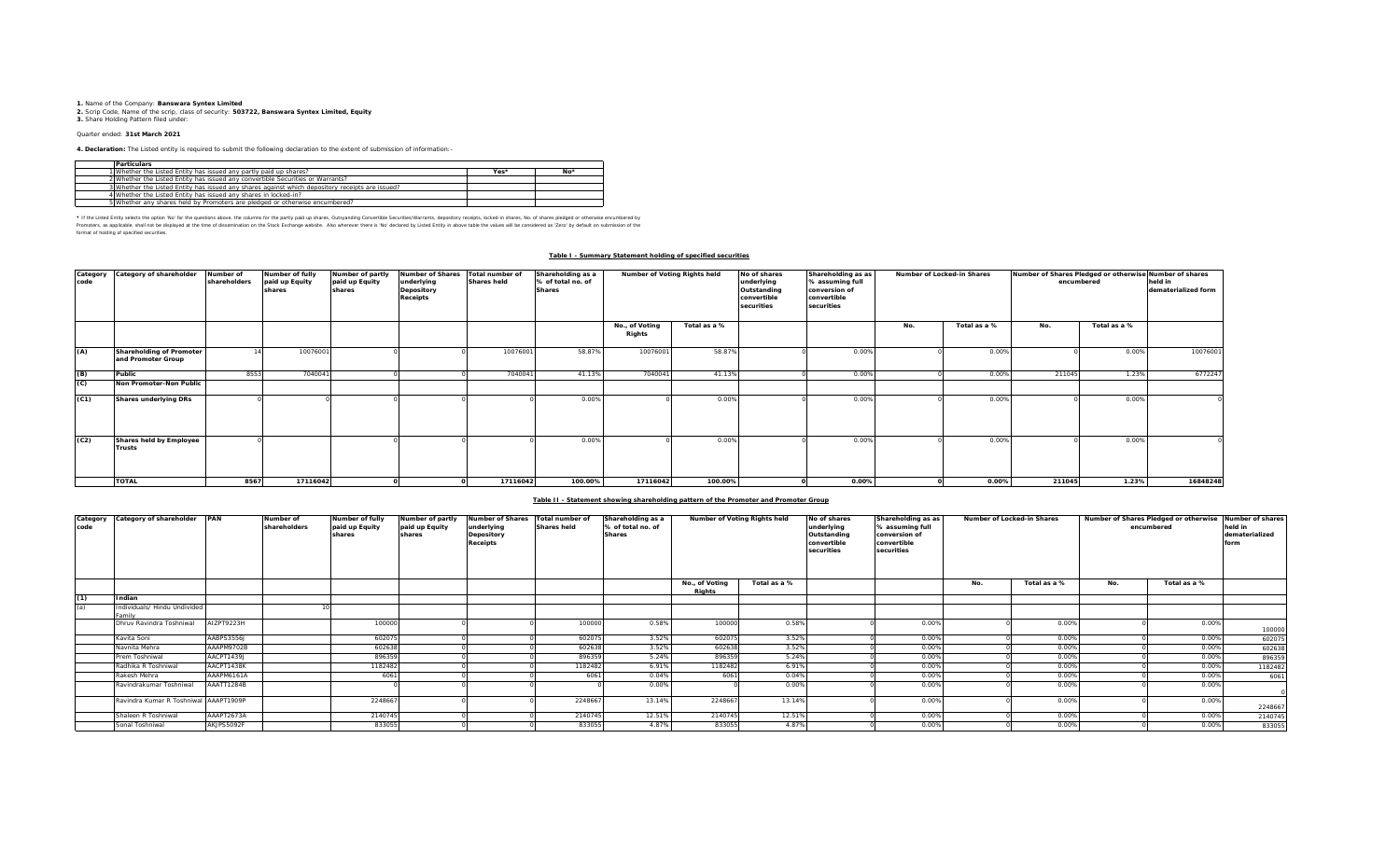|     | Financial Institutions/ Banks                                                                      |            |          |  |          | 0.00%  |          | 0.00%  | 0.00% | 0.00% | 0.00% |          |
|-----|----------------------------------------------------------------------------------------------------|------------|----------|--|----------|--------|----------|--------|-------|-------|-------|----------|
| (d) | <b>Bodies Corporate</b>                                                                            |            |          |  |          |        |          |        |       |       |       |          |
|     | Lawson Trading Co. Pvt Ltd AAACL6061B                                                              |            | 405018   |  | 405018   | 2.37%  | 405018   | 2.37%  | 0.00% | 0.00% | 0.00% | 405018   |
|     | Moonfine Trading Co. Pvt Ltd AACCM2240H                                                            |            | 194500   |  | 194500   | 1.14%  | 194500   | 1.14%  | 0.00% | 0.00% | 0.00% | 194500   |
|     | Niral Trading Pvt Ltd                                                                              | AAACN3463B | 561665   |  | 561665   | 3.28%  | 561665   | 3.28%  | 0.00% | 0.00% | 0.00% | 561665   |
|     | Speedshore Trading Co. Pvt AAECS7228M                                                              |            | 202736   |  | 202736   | 1.18%  | 202736   | 1.18%  | 0.00% | 0.00% | 0.00% | 202736   |
|     | Sub-Total (A)(1)                                                                                   |            | 9976001  |  | 9976001  | 58.28% | 9976001  | 58.28% | 0.00% | 0.00% | 0.00% | 9976001  |
| (2) | Foreign                                                                                            |            |          |  |          |        |          |        |       |       |       |          |
| (a) | Individuals (Non-Resident<br>Individuals/ Foreign<br>Individuals)                                  |            |          |  |          |        |          |        |       |       |       |          |
|     | Udit Ravindra Toshniwal                                                                            | AJIPT4880G | 100000   |  | 100000   | 0.58%  | 100000   | 0.58%  | 0.00% | 0.00% | 0.00% | 100000   |
| (b) | Government                                                                                         |            |          |  |          | 0.00%  |          | 0.00%  | 0.00% | 0.00% | 0.00% |          |
|     | Institutions                                                                                       |            |          |  |          | 0.00%  |          | 0.00%  | 0.00% | 0.00% | 0.00% |          |
| (d) | Foreign Portfolio Investor                                                                         |            |          |  |          | 0.00%  |          | 0.00%  | 0.00% | 0.00% | 0.00% |          |
| (e) | Any Other (specify)                                                                                |            |          |  |          | 0.00%  |          | 0.00%  | 0.00% | 0.00% | 0.00% |          |
|     | Sub-Total (A)(2)                                                                                   |            | 100000   |  | 100000   | 0.58%  | 100000   | 0.58%  | 0.00% | 0.00% | 0.00% | 100000   |
|     | <b>Total Shareholding of</b><br><b>Promoter and Promoter</b><br>Group $(A)$ =<br>$(A)(1) + (A)(2)$ |            | 10076001 |  | 10076001 | 58.87% | 10076001 | 58.87% | 0.00% | 0.00% | 0.00% | 10076001 |

|  | Table III - Statement showing shareholding pattern of the Public shareholder |  |
|--|------------------------------------------------------------------------------|--|
|  |                                                                              |  |

| Category<br>code | Category of shareholder PAN                                                             |            | Number of<br>Number of fully<br>shareholders<br>paid up Equity |        | Number of partly<br>paid up Equity<br>shares | Number of Shares<br>underlying<br>Depository<br>Receipts | Total number of<br><b>Shares held</b> | Shareholding as a<br>% of total no. of<br><b>Shares</b> | Number of Voting Rights held |        | No of shares<br>underlying<br>Outstanding<br>convertible<br>securities | Shareholding as as<br>% assuming full<br>conversion of<br>convertible<br>securities | Number of Locked-in Shares |                 | Number of Shares Pledged or otherwise Number of shares<br>encumbered | held in<br>dematerialized<br>form |
|------------------|-----------------------------------------------------------------------------------------|------------|----------------------------------------------------------------|--------|----------------------------------------------|----------------------------------------------------------|---------------------------------------|---------------------------------------------------------|------------------------------|--------|------------------------------------------------------------------------|-------------------------------------------------------------------------------------|----------------------------|-----------------|----------------------------------------------------------------------|-----------------------------------|
| (1)              | <b>Institutions</b>                                                                     |            |                                                                |        |                                              |                                                          |                                       |                                                         |                              |        |                                                                        |                                                                                     |                            |                 |                                                                      |                                   |
| (a)              | Mutual Funds / UTI                                                                      |            |                                                                | 300    |                                              |                                                          | 300                                   | 0.00%                                                   | 300                          | 0.00%  |                                                                        | 0.00%                                                                               |                            | 0.00%           | 0.00%                                                                |                                   |
| (b)              | Venture Capital Funds                                                                   |            |                                                                |        |                                              |                                                          |                                       | 0.00%                                                   |                              | 0.00%  |                                                                        | 0.00%                                                                               |                            | 0.00%           | 0.00%                                                                |                                   |
| (c)              | Alternate Investment Funds                                                              |            |                                                                |        |                                              |                                                          |                                       | 0.00%                                                   |                              | 0.00%  |                                                                        | 0.00%                                                                               |                            | 0.00%           | 0.00%                                                                |                                   |
| (d)              | Foreign Venture Capital<br>nvestors                                                     |            |                                                                |        |                                              |                                                          |                                       | 0.00%                                                   |                              | 0.00%  |                                                                        | 0.00%                                                                               |                            | 0.00%           | 0.00%                                                                |                                   |
| (e)              | Foreign Portfolio Investors                                                             |            |                                                                |        |                                              |                                                          |                                       | 0.00%                                                   |                              | 0.00%  |                                                                        | 0.00%                                                                               |                            | 0.00%           | 0.00%                                                                |                                   |
| (f)              | Financial Institutions/ Banks                                                           |            |                                                                | 450    |                                              |                                                          | 450                                   | 0.00%                                                   | 450                          | 0.00%  |                                                                        | 0.00%                                                                               |                            | 0.00%           | 0.00%                                                                |                                   |
| (q)              | nsurance Companies                                                                      |            |                                                                |        |                                              |                                                          |                                       | 0.00%                                                   |                              | 0.00%  |                                                                        | 0.00%                                                                               |                            | 0.00%           | 0.00%                                                                |                                   |
| (h)              | Provident Funds/Pension<br>unds                                                         |            |                                                                |        |                                              |                                                          |                                       | 0.00%                                                   |                              | 0.00%  |                                                                        | 0.00%                                                                               |                            | 0.00%           | 0.00%                                                                |                                   |
| (i)              | Any Other (Foreign<br>nstitutional Investors)                                           |            |                                                                | 76758  |                                              |                                                          | 76758                                 | 0.45%                                                   | 76758                        | 0.45%  |                                                                        | 0.00%                                                                               |                            | 0.00%           | 0.00%                                                                | 76758                             |
|                  | Elara India Opportunities<br>und Limited                                                | AABCE6307N |                                                                | 658780 |                                              |                                                          | 658780                                | 3.85%                                                   | 658780                       | 3.85%  |                                                                        | 0.00%                                                                               |                            | 0.00%           | 0.00%                                                                | 658780                            |
|                  | Sub-Total (B)(1)                                                                        |            |                                                                | 736288 |                                              |                                                          | 736288                                | 4.30%                                                   | 736288                       | 4.30%  |                                                                        | 0.00%                                                                               |                            | 0.00%           | 0.00%                                                                | 735538                            |
| (2)              | Central Govt/State<br>Govt(s)/President of<br>India                                     |            |                                                                |        |                                              |                                                          |                                       | 0.00%                                                   |                              | 0.00%  |                                                                        | 0.00%                                                                               |                            | 0.00%           | 0.00%                                                                |                                   |
|                  | Sub-Total (B)(2)                                                                        |            |                                                                |        |                                              |                                                          | $\Omega$                              | 0.00%                                                   | $\Omega$                     | 0.00%  |                                                                        | 0.00%                                                                               |                            | 0.00%           | 0.00%                                                                |                                   |
| (3)              | <b>Non-institutions</b>                                                                 |            |                                                                |        |                                              |                                                          |                                       |                                                         |                              |        |                                                                        |                                                                                     |                            |                 |                                                                      |                                   |
| (a)              | Individuals -                                                                           |            |                                                                |        |                                              |                                                          |                                       |                                                         |                              |        |                                                                        |                                                                                     |                            |                 |                                                                      |                                   |
|                  | Individual shareholders<br>holding nominal share capital<br>up to Rs. 2 lakh.           |            | 8418                                                           | 292549 |                                              |                                                          | 2925493                               | 17.09%                                                  | 2925493                      | 17.09% |                                                                        | 0.00%                                                                               |                            | 135153<br>0.00% | 0.79%                                                                | 2664626                           |
|                  |                                                                                         |            |                                                                |        |                                              |                                                          |                                       |                                                         |                              |        |                                                                        |                                                                                     |                            |                 |                                                                      |                                   |
|                  | i. Individual shareholders<br>holding nominal share capital<br>in excess of Rs. 2 lakh. |            |                                                                | 773526 |                                              |                                                          | 773526                                | 4.52%                                                   | 773526                       | 4.52%  |                                                                        | 0.00%                                                                               |                            | 0.00%<br>34187  | 0.20%                                                                | 773526                            |
| (b)              | NBFCs registered with RBI                                                               |            |                                                                |        |                                              |                                                          |                                       | 0.00%                                                   |                              | 0.00%  |                                                                        | 0.00%                                                                               |                            | 0.00%           | 0.00%                                                                |                                   |
| (c)              | <b>Employee Trusts</b>                                                                  |            |                                                                |        |                                              |                                                          |                                       | 0.00%                                                   |                              | 0.00%  |                                                                        | 0.00%                                                                               |                            | 0.00%           | 0.00%                                                                |                                   |
| (d)              | Overseas Depositories<br>(holding DRs) (balancing                                       |            |                                                                |        |                                              |                                                          |                                       |                                                         |                              |        |                                                                        |                                                                                     |                            |                 |                                                                      |                                   |